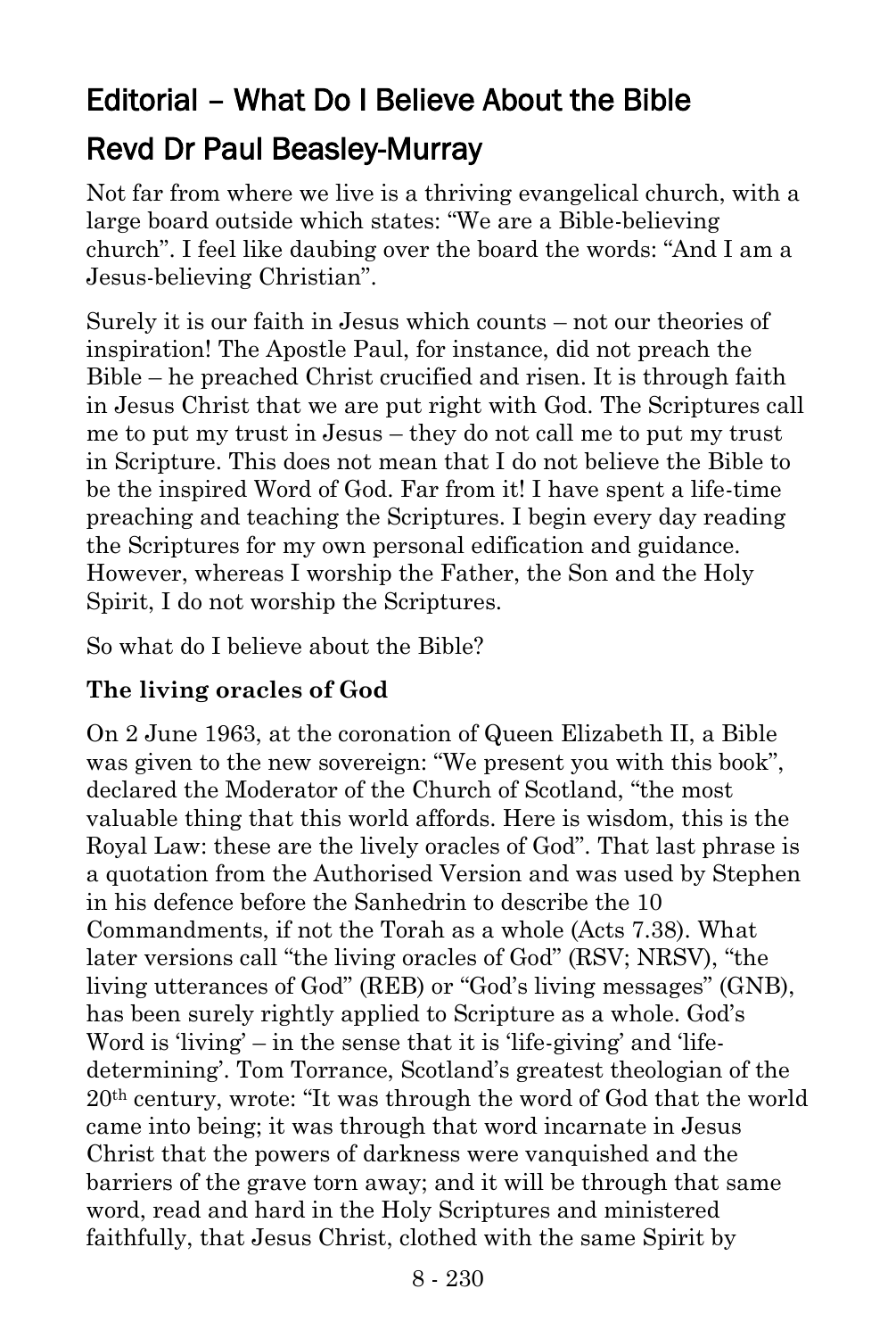whose power he rose again from the dead, will surely transform our life and society."

As the Scriptures are read and expounded, God's word comes alive to us. God has not just spoken – he continues to speak. J B Philipps described his experience of translating the Scriptures as being like an electrician re-wiring an ancient house without being able to "turn the mains off".

## **The inspired Word of God**

Writing to Timothy, Paul described the Scriptures as "inspired" (2 Tim 3.16) – literally "God-breathed". Although Paul had in mind the Old Testament scriptures – the New Testament had yet to come into being – nonetheless we can apply this expression to the Bible as a whole.

Paul here is using a term which was familiar in the ancient world. In essence, he declares that God speaks through the words of Scripture. In the words of Thomas Oden, an American theologian and author of the 'Interpretation Commentary', *First and Second Timothy and Titus*: "As our breath is in our language and mixes with our words, so does the breath of the Spirit enter into the language of Scripture and enable its very words to be means of grace. When we say God breathes or God writes or God speaks, we are speaking metaphorically, but confidently, of the way the heart of God becomes for us thoughts expressed in words"

Paul, however, is not enunciating a particular theory of the inspiration of Scripture. It is clear that he believed that God was active in the composition of Scripture. The Evangelical New Testament scholar, Howard Marshall, in his book, *Biblical Interpretation,* expressed it in this way: *"*Just as in the case of the creation and preservation of the universe we can observe points where God intervened in unusual ways for specific purposes, so too we can say that alongside and within this general concursive action of the Spirit in inspiring normal human forms of composition in the biblical books, we can trace special actions of the Spirit in bringing special revelation".

### **God's Word came through men and women**

Unlike the *Book of Mormon*, the Word of God did not fall from heaven. In the words of 2 Pet 1.27 NRSV: "Men and women moved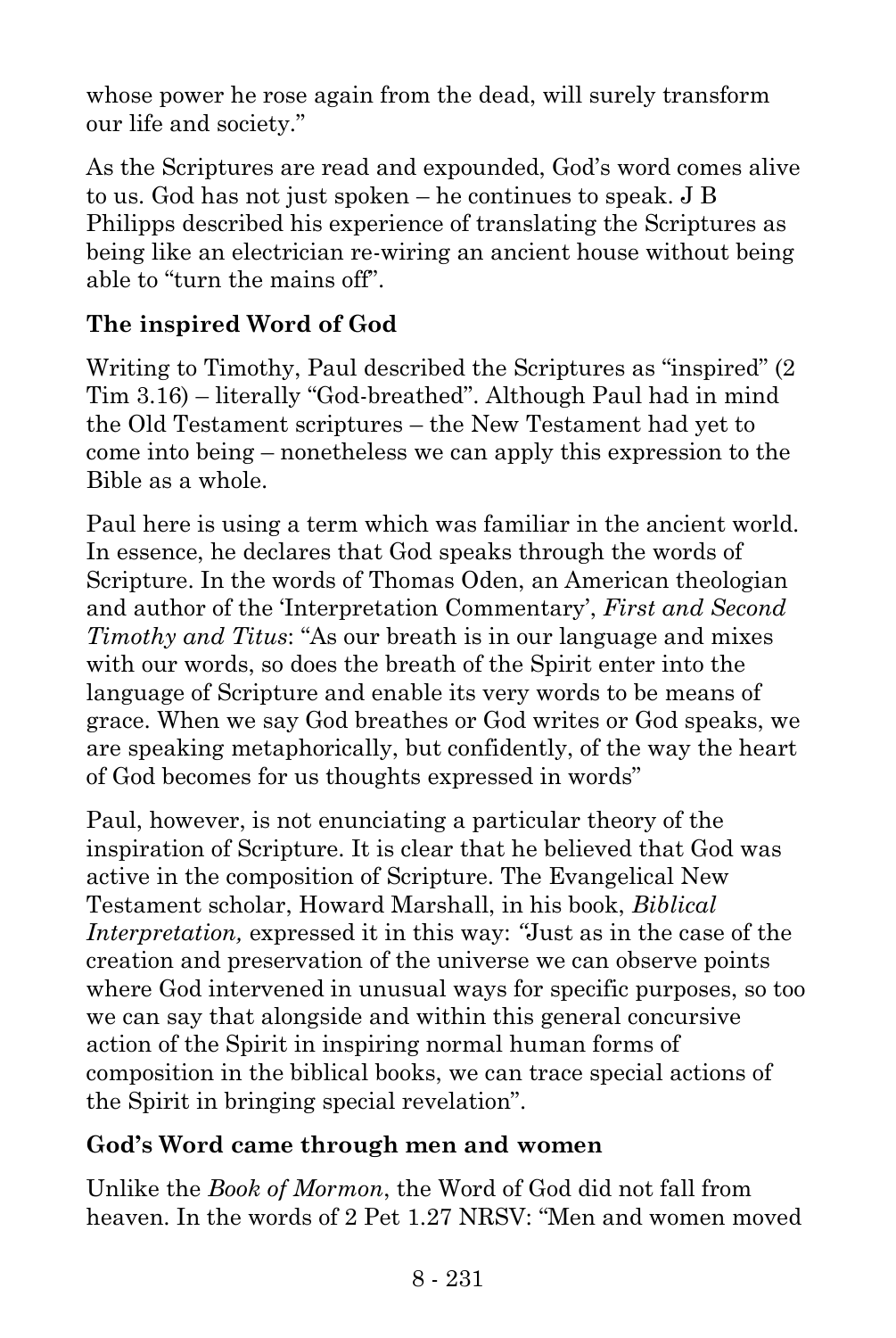by the Holy Spirit spoke from God". God did not literally push the pen as the prophet or apostle wrote. God did not use the prophets and the apostles as we might use the keyboard of a computer. Time and again, the Bible bears eloquent testimony to the fact that God spoke through people's personalities as also through the very individual pattern in which he arranged their lives. We only have to think of Jeremiah and Hosea to see how much their experience and their message were bound together. Nor is it without significance that we have four Gospels and not just one – the very differences between them indicate differences of perspective and context.

I believe that Evangelicals need to be more aware of the human dimension of the Bible. One of the challenges of theology is to wrestle with the divine-human tension of Scripture. In some ways, this tension is akin to the divine-human tension in the person of Jesus: just as Jesus was the Word made flesh, so Scripture is the Word enlettered. This tension present which can never be satisfactorily resolved. Just as heresy emerges if we emphasise the divinity of the person of Jesus over against his humanity, we likewise fall into error if we emphasise the divinity of Scripture over against its humanity. The late John Stott, writing in *The Contemporary Christian,* put it this way: "Its double authorship demands a double approach. Because Scripture is the Word of God, we should read it as no other book – on our knees, humbly, reverently, prayerfully, looking to the Holy Spirit for illumination. But because Scripture is also the words of human beings, we should read it as we read every other book, using our minds, thinking, pondering and reflecting, and paying close attention to its literary, historical, cultural and linguistic characteristics. This combination of humble reverence and critical reflection is not only not impossible, it is indispensable."

#### **God's Word is trustworthy and therefore has authority**

Precisely because of the human dimension of the Bible, I find it difficult to use of the Bible such terms as 'inerrant' and 'infallible'. Instead, on the basis of 2 Tim 3.16, I prefer to speak of the Bible being 'trustworthy' and therefore 'authoritative' and "trustworthy" for the purposes for which God inspired it, namely to guide people to salvation and to the associated way of life. As an Evangelical Christian, I believe the Bible is the inspired Word of God and as